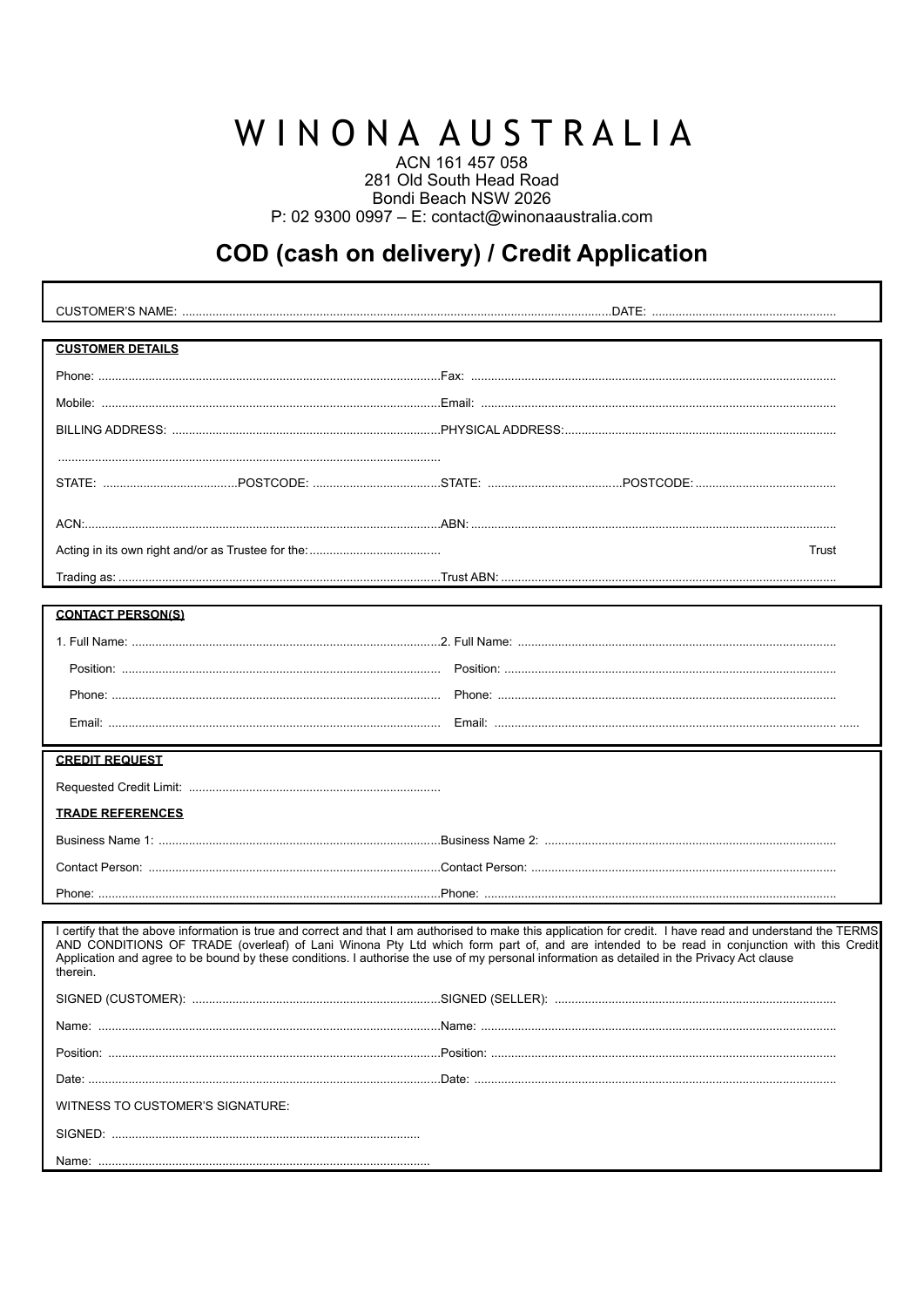### **WINONA - Terms & Conditions of Trade**

- **1. Definitions**  1.1. "Seller" means Lani WINONA Pty Ltd ACN 161 457 058 trading as WINONA, any current or future holding company, subsidiary, related company or successors and assigns of these companies or any person acting on behalf of and with the authority of Lani WINONA Pty Ltd ACN 161 457 058 trading as WINONA.
- 1.2. "Customer" means any person or entity buying/ordering the Goods as specified in any invoice, quotation, document or order, including any online order, and if there is more than one Customer is a reference to each Customer jointly and severally.
- 1.3. "Delivery" means delivery of the Goods. Delivery of the Goods is taken to occur at the time that (a) the Customer or the Customer's nominated carrier takes possession of the Goods at the Seller's address; or (b) the Seller (or the Seller's nominated carrier) delivers the Goods to the Customer's nominated address even if the Customer is not present at the address.
- 1.4. "Goods" means all Goods or Services supplied by the Seller to the Customer at the Customer's request from time to time (where the context so permits the terms 'Goods' or 'Services' shall be interchangeable for the other).
- 1.5. "Price" means the Price payable for the Goods as agreed between the Seller and the Customer in accordance with clause 2 below.<br>1.6. Terms and Conditions" means the Terms and Conditions outlined herein as amended from
- 1.6. "Terms and Conditions" means the Terms and Conditions outlined herein, as amended from time to time in writing by the Seller.

### **2. Offer and Acceptance**

- **2.1.** If a Customer wishes to obtain credit from the Seller in relation to any Goods, that Customer may submit to the Seller a completed Credit Application in the form as the Seller may require (the "Credit Application").
- **2.2.** The submission of a Credit Application by a Customer will constitute an offer from that Customer to buy the Goods and/or Services (an "Offer") pursuant to these Terms and Conditions.
- **2.3.** The Customer is taken to have accepted and is immediately bound by these Terms and Conditions upon submission of a signed Credit Application by the Customer and/or if the Customer provides the Seller with any instructions for the supply of Goods and/or Services and/or if the Customer accepts any Good and/or Services supplied by the Seller.

### **3. Price and Payment**

- 3.1. The Price shall be as indicated on invoices provided by the Seller to the Customer in respect of the Goods supplied.<br>3.2. Time for payment for the Goods shall be of the essence and will be stated on the invoice, quota
- Time for payment for the Goods shall be of the essence and will be stated on the invoice, quotation, or any other order forms, including any online order form. If no time is stated then payment will be immediately due and payable upon an order being placed.
- 3.3. In the event that the Seller provides Goods on credit to a Customer at the sole discretion of the Seller, the Customer will be required to pay a non-refundable 40% deposit for each minimum spend of AUD\$2,000.00 immediately upon placing an order/s for Goods.

### **4. Delivery of Goods/Returns**

- 4.1. The cost of Delivery is either included in the Price or is in addition to the Price.<br>4.2. The Customer must take Delivery by receipt or collection of the Goods when
- The Customer must take Delivery by receipt or collection of the Goods whenever they are within reason tendered for Delivery. In the event that the Customer is unable to take Delivery of the Goods as arranged then the Seller shall be entitled to charge a reasonable fee for redelivery and/or storage.
- 4.3. Delivery of the Goods and/or Services to a third party nominated by the Customer is deemed to be Delivery to the Customer for the purposes of this agreement.
- 4.4. Any time or date given by the Seller to the Customer is an estimate only. The Customer must still accept Delivery of the Goods even if late and the Seller will not be liable for any loss or damage incurred by the Customer as a result of the Delivery being late.
- 4.5. The Seller shall not be liable for any loss or damage whatsoever due to failure by the Seller to deliver the Services (or any of them) promptly or at all where due to circumstances beyond the control of the Seller.
- 4.6. The Customer must inspect the Goods on Delivery and must within 48 hours of Delivery notify the Seller in writing of any evident defect/ damage, shortage in quantity, or failure to comply with the description or quote. Upon such notification the Customer must allow the Seller to inspect the Goods, approve and issue a RA#. Seller must receive returned goods within seven (7) days. The faulty item will be replaced if in stock, otherwise if it is not in stock, a credit will be applied to the Customer's account.
- 4.7. The Seller makes no warranties or other representations under these Terms and Conditions including but not limited to the quality or suitability of the Goods. The Seller's liability in respect of these warranties is limited to the fullest extent permitted by law.
- 4.8. If the Customer is a consumer within the meaning of the CCA, the Seller's liability is limited to the extent permitted by s 64A of Schedule 2.
- 4.9. If the Customer is not a consumer within the meaning of the CCA, the Seller's liability for any defect or damage in the Goods is:
	- (a) limited to the value of any express warranty or warranty card provided to the Customer by the Seller at the Seller's sole discretion; (b) limited to any warranty to which the Seller is entitled, if the Seller did not manufacture the Goods;
		- (c) otherwise negated absolutely.
- 4.10. Subject to this clause 7, returns will only be accepted provided that:
	- (a) the Customer has complied with the provisions of clause 7.1; and
	- (b) the Seller has agreed that the Goods are defective; and
	- (c) the Goods are returned within a reasonable time at the Customer's cost (if that cost is not significant); and
	- (d) the Goods are returned in as close a condition to that in which they were delivered as is possible in original packaging and swing tags attached.

- **5. Risk**  5.1. Risk of damage to or loss of the Goods passes to the Customer on Delivery.<br>5.2 In the event that the Customer requests the Seller to deliver the Goods
	- In the event that the Customer requests the Seller to deliver the Goods to an unattended address, then such Goods shall be left at the Customer's sole risk.

### **6. Title to Goods (including any incidental items supplied as part of any Services) 6.1** The Seller and the Customer agree that ownership of the Goods shall not pass until

- The Seller and the Customer agree that ownership of the Goods shall not pass until:
- (a) the Customer has paid the Seller all amounts owing to the Seller; and
- (b) the Customer has met all of its other obligations to the Seller.
- 6.2. It is further agreed that:
	- (a) until ownership of the Goods passes to the Customer in accordance with clause 6.1, the Customer is only a bailee of the Goods and must return the Goods to the Seller on request.
	- (b) the Customer must not sell, dispose, or otherwise part with possession of the Goods other than in the ordinary course of business and for market value. If the Customer sells, disposes or parts with possession of the Goods then the Customer must hold the proceeds of any such act on trust for the Seller and must pay or deliver the proceeds to the Seller on demand.

### **7. Cancellation**

- The Seller may cancel any contract to which these Terms and Conditions apply or cancel Delivery of Goods at any time before the Goods are Delivered by giving written notice to the Customer. The Seller shall not be liable for any loss or damage whatsoever arising from such cancellation.
- 7.2. If the Customer cancels any order for Goods or cancels Delivery of Goods after 48 hours from receipt of the order for Goods by the Seller, then the Customer shall be liable for and shall pay the Seller the greater of:
	- (a) a cancellation fee calculated at 40% of the order for Goods; or
	- (b) any and all loss incurred (whether direct or indirect) by the Seller as a direct result of the cancellation (including, but not limited to, any loss of profits)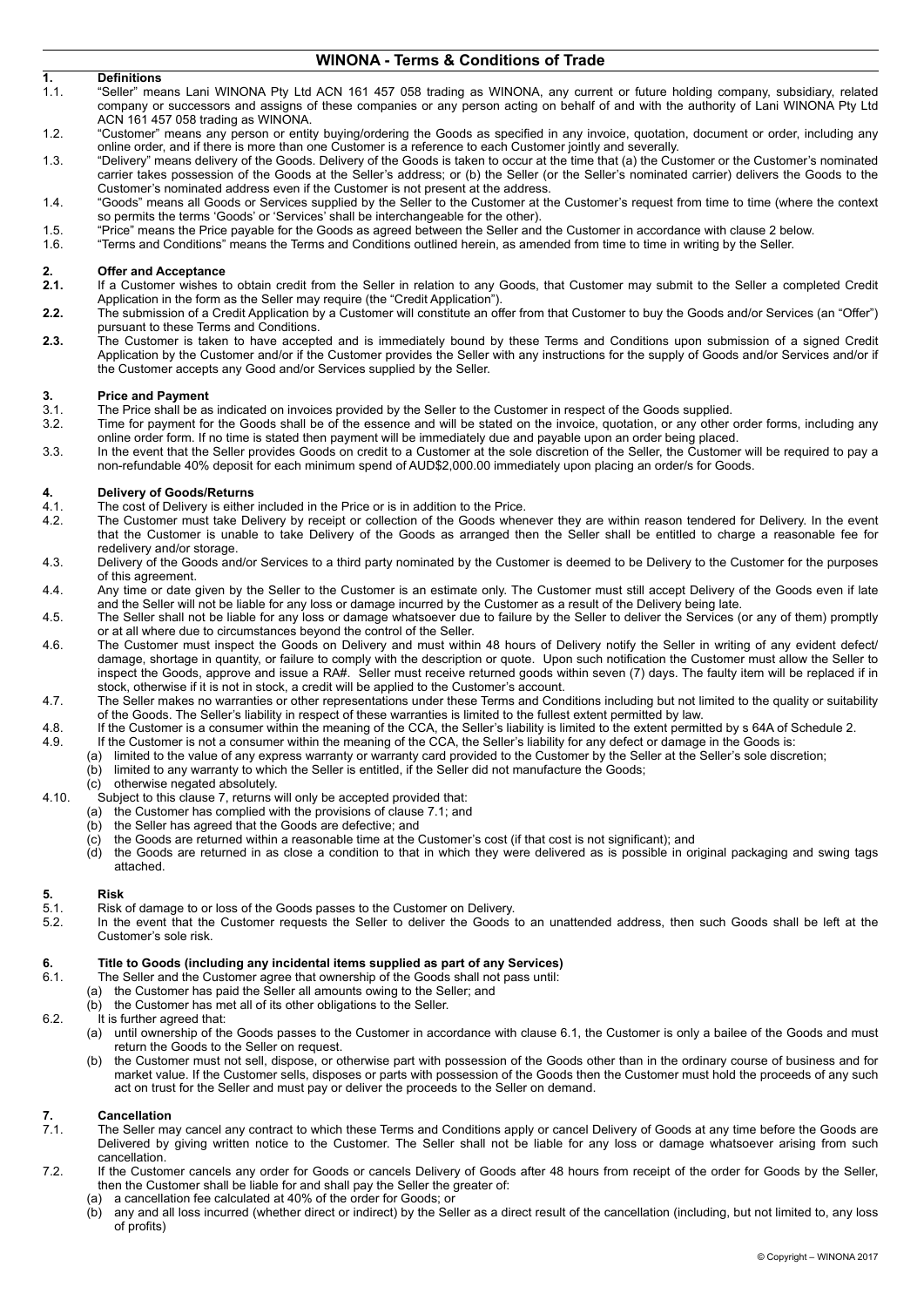### **WINONA - Terms & Conditions of Trade**

and the Customer acknowledges that its liability pursuant to sub-clauses 8.3(a) or 8.3(b), whichever shall apply, are a true estimate of the damages sustained by the Seller by reason of the cancellation.

7.3. Cancellation of orders for Goods made by Customer's will not be accepted once production has commenced and must be paid for in full. This clause applies across all orders and is not specific to non-stockist items.

### **8. Intellectual Property**

**8.1.** Where the Seller has designed, drawn, or made Goods to the Customer's specifications, then the copyright in those designs and drawings and any related documents shall remain vested in the Seller, and shall only be used by the Customer at the Seller's sole discretion.

### **9. Personal Property Securities Act 2009 ("PPSA")**

- 9.1. Upon assenting to these Terms and Conditions in writing the Customer acknowledges and agrees that these Terms and Conditions constitute a security agreement for the purposes of the PPSA and creates a security interest in all Goods and/or collateral (account) – being a monetary obligation of the Customer to the Seller for Services – that have previously been supplied and that will be supplied in the future by the Seller to the Customer.
- 9.2. Subject to any express provisions to the contrary nothing in these Terms and Conditions is intended to have the effect of contracting out of any of the provisions of the PPSA.

### **10. Security and Charge**

- In consideration of the Seller agreeing to supply the Goods, the Customer charges all of its rights, title and interest (whether joint or several) in any land, realty or other assets including personal property capable of being charged, owned by the Customer either now or in the future, to secure the performance by the Customer of its obligations under these Terms and Conditions (including, but not limited to, the payment of any money).
- 10.2. The Customer indemnifies the Seller from and against all the Seller's costs and disbursements including legal costs on a solicitor and own client basis incurred in exercising the Seller's rights under this clause.

## **11. Default and Consequences of Default**

- 11.1. Interest on overdue invoices shall accrue daily from the date when payment becomes due, until the date of payment, at a rate of two per cent (2.0%) per calendar month after as well as before any judgment.
- 11.2. If the Customer owes the Seller any money the Customer shall indemnify the Seller from and against all costs and disbursements incurred by the Seller in recovering the debt (including but not limited to internal administration fees, legal costs on a solicitor and own client basis, debt collection fees, and bank dishonour fees).
- 11.3. Without prejudice to any other remedies the Seller may have, if at any time the Customer is in breach of any obligation (including those relating to payment), or if the Customer's account is overdue by thirty or more days, the Seller may suspend or terminate the supply of Goods to the Customer and any of its other obligations under these Terms and Conditions. The Seller will not be liable to the Customer for any loss or damage the Customer suffers because the Seller has exercised its rights under this clause.<br>(a) If the Seller suspends or terminates the supply of Goods to the Customer, without prejud
	- If the Seller suspends or terminates the supply of Goods to the Customer, without prejudice to any other remedies the Seller may have and without limiting any of the other provisions herein, the Seller may in its discretion resume Delivery of Goods in respect of which Delivery was suspended or terminated by the Seller.
- 11.4. Without prejudice to the Seller's other remedies at law, the Seller shall be entitled to cancel all or any part of any order for Goods placed by the Customer which remains unfulfilled and all amounts owing to the Seller shall, whether or not due for payment, become immediately payable in the event that:
	- (a) Any money payable to the Seller becomes overdue, or in the Seller's opinion the Customer will be unable to meet its payments as they fall due; or
	- (b) The Customer becomes insolvent, convenes a meeting with its creditors or proposes or enters into an arrangement with creditors, or makes an assignment for the benefits of creditors; or
	- (c) A receiver, manager, liquidator (provisional or otherwise) or similar person is appointed in respect of the Customer or any asset of the Customer.

### **12. Privacy Act 1988**

- **12.1.** The Customer agrees for Seller to obtain from a credit reporting body (CRB) a credit report containing personal credit information (e.g. name, address, D.O.B, occupation, previous credit applications, credit history) about the Customer in relation to credit provided by Seller.
- **12.2.** The Customer agrees that Seller may exchange information about the Customer with those credit providers and with related body corporates for the following purposes:
	- (a) to assess an application by the Customer; and/or
	- (b) to notify other credit providers of a default by the Customer; and/or (c) to exchange information with other credit providers as to the status
	- to exchange information with other credit providers as to the status of this credit account, where the Customer is in default with other credit providers; and/or
	- (d) to assess the creditworthiness of the Customer including the Customer's repayment history in the preceding two years.
- 12.3. The Privacy Policy located on the Seller's website applies to the Terms and Conditions herein.

### **13. Jurisdiction**

**13.1.** These Terms and Conditions are governed by and in accordance with the law for the time being enforced in the State of New South Wales, and each party irrevocably submits to the jurisdiction of the Courts in the State of New South Wales.

### **14. Waiver**

The failure by the Seller to enforce any provision of these Terms and Conditions shall not be treated as a waiver of that provision, nor shall it affect the Seller's right to subsequently enforce that provision.

### **15. General**

- The Seller shall be under no liability whatsoever to the Customer for any indirect and/or consequential loss and/or expense (including loss of profit) suffered by the Customer arising out of a breach by the Seller of these Terms and Conditions (alternatively the Seller's liability shall be limited to damages which under no circumstances shall exceed the Price of the Goods).
- 15.2. The Customer shall not be entitled to set off against, or deduct from the Price, any sums owed or claimed to be owed to the Customer by the Seller nor to withhold payment of any invoice because part of that invoice is in dispute.